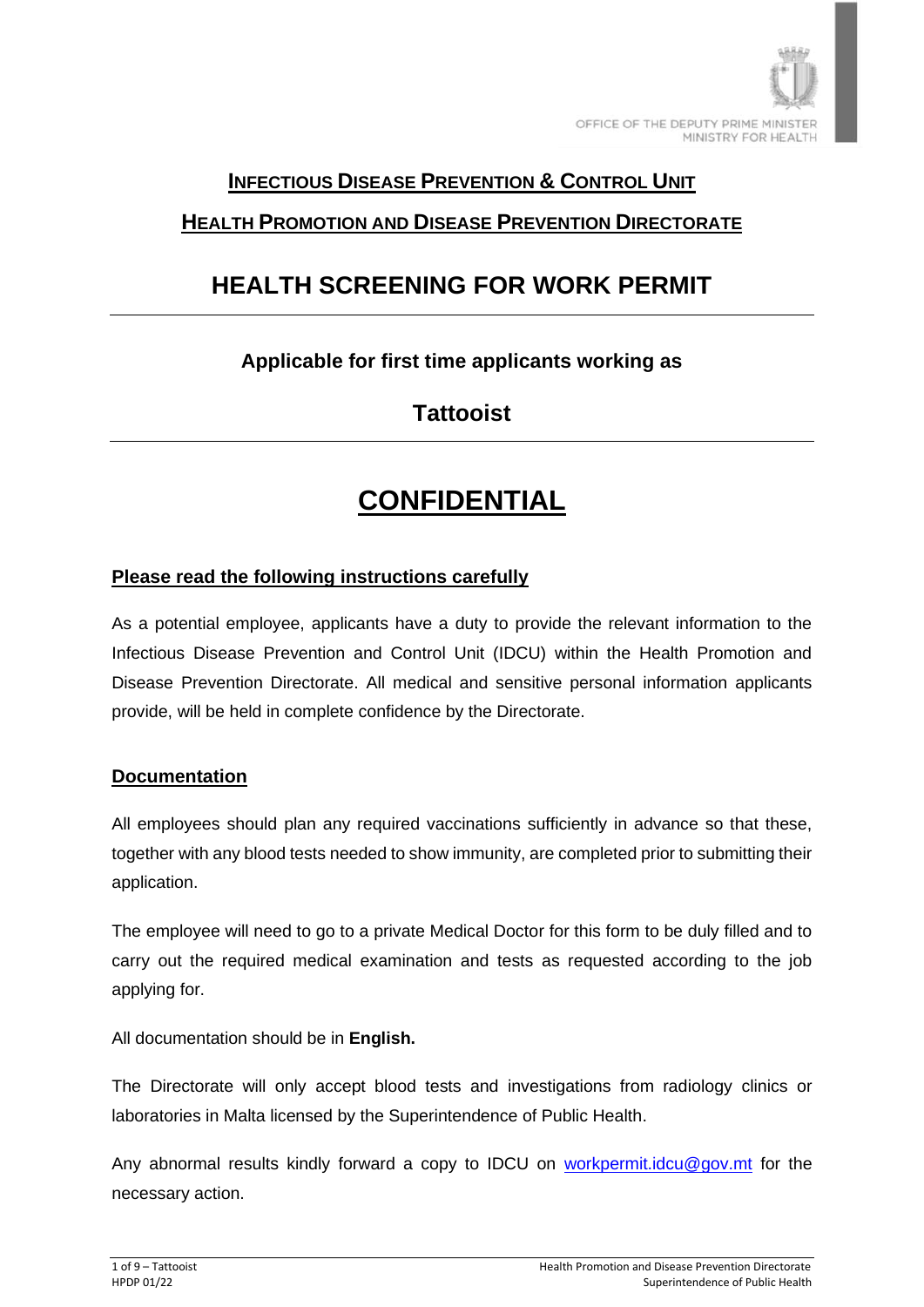# Section A: PERSONAL INFORMATION

| 1. Job applying for: _______                                               |                                              |                      |                    |  |  |
|----------------------------------------------------------------------------|----------------------------------------------|----------------------|--------------------|--|--|
|                                                                            | 1 <sup>st</sup> time application             | $\Box$ Change of job | Change of employer |  |  |
|                                                                            | 2. What year did you start working in Malta? |                      |                    |  |  |
|                                                                            | 3. Details of Employee:                      |                      |                    |  |  |
| Surname (as it appears on passport):                                       |                                              |                      |                    |  |  |
|                                                                            | Name (as it appears on passport):            |                      |                    |  |  |
|                                                                            | Gender:                                      |                      |                    |  |  |
|                                                                            | Date of Birth:<br>Day:                       | Month:               | Year:              |  |  |
|                                                                            | Place of Birth:                              |                      |                    |  |  |
|                                                                            | Nationality:                                 |                      |                    |  |  |
|                                                                            | ID/Passport Number:                          |                      |                    |  |  |
|                                                                            |                                              |                      |                    |  |  |
| Address in Malta:                                                          |                                              |                      |                    |  |  |
|                                                                            |                                              |                      |                    |  |  |
|                                                                            |                                              |                      |                    |  |  |
| Mobile:                                                                    |                                              |                      |                    |  |  |
| Email:                                                                     |                                              |                      |                    |  |  |
| List all the countries you have lived in for a period of 6 months or more: |                                              |                      |                    |  |  |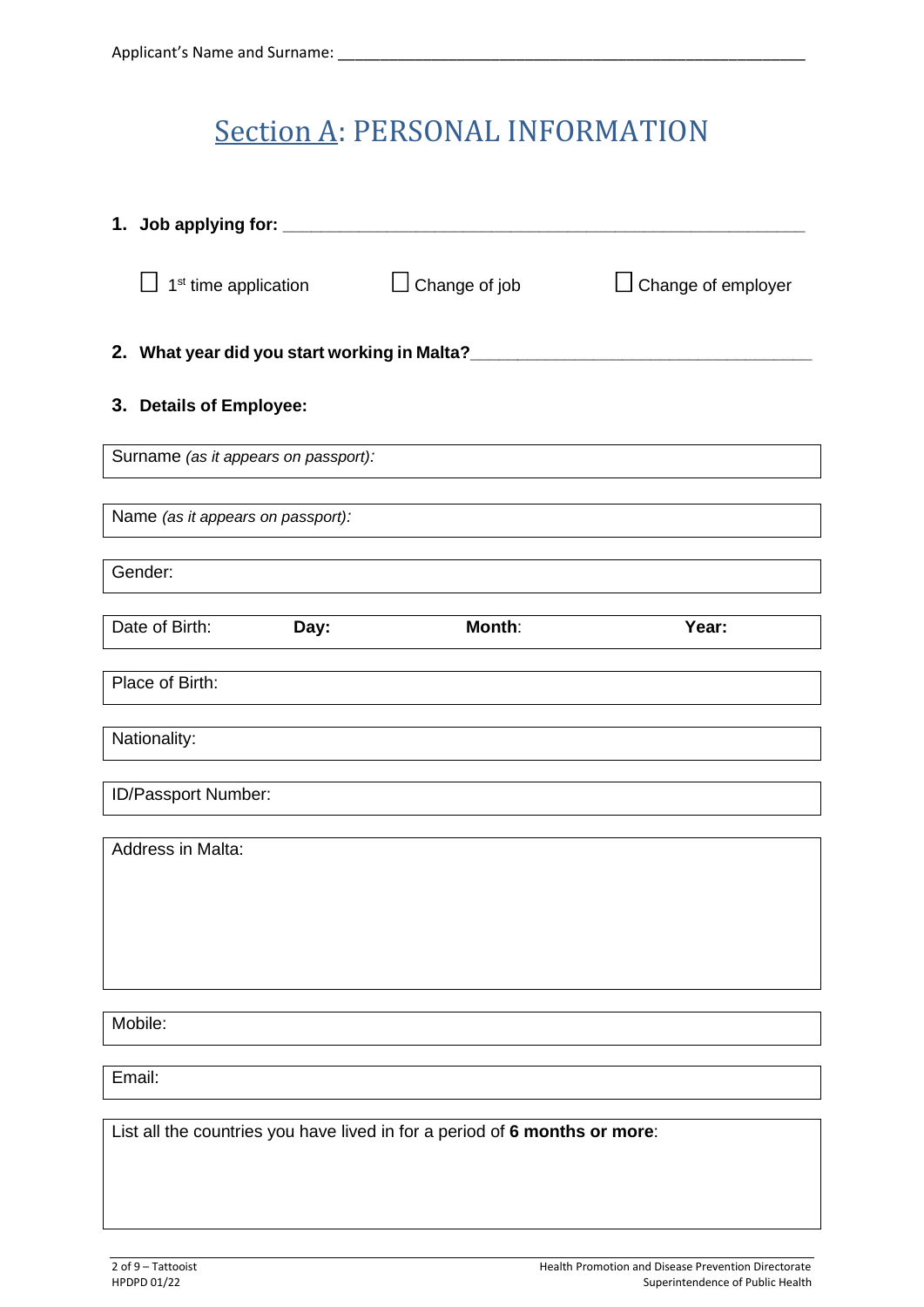Detailed job description:

### **4. Details of Employer:**

Name of Employer:

Name of company (*if applicable*):

Email:

Mobile/Telephone:

Address:

**I hereby declare that the information given in this application is true to the best of my knowledge.**

Applicant's signature **Applicant's signature** Employer's signature

**Date: \_\_\_\_\_\_\_\_\_\_\_\_\_\_\_\_\_\_ ID number: \_\_\_\_\_\_\_\_\_\_\_\_\_\_\_\_**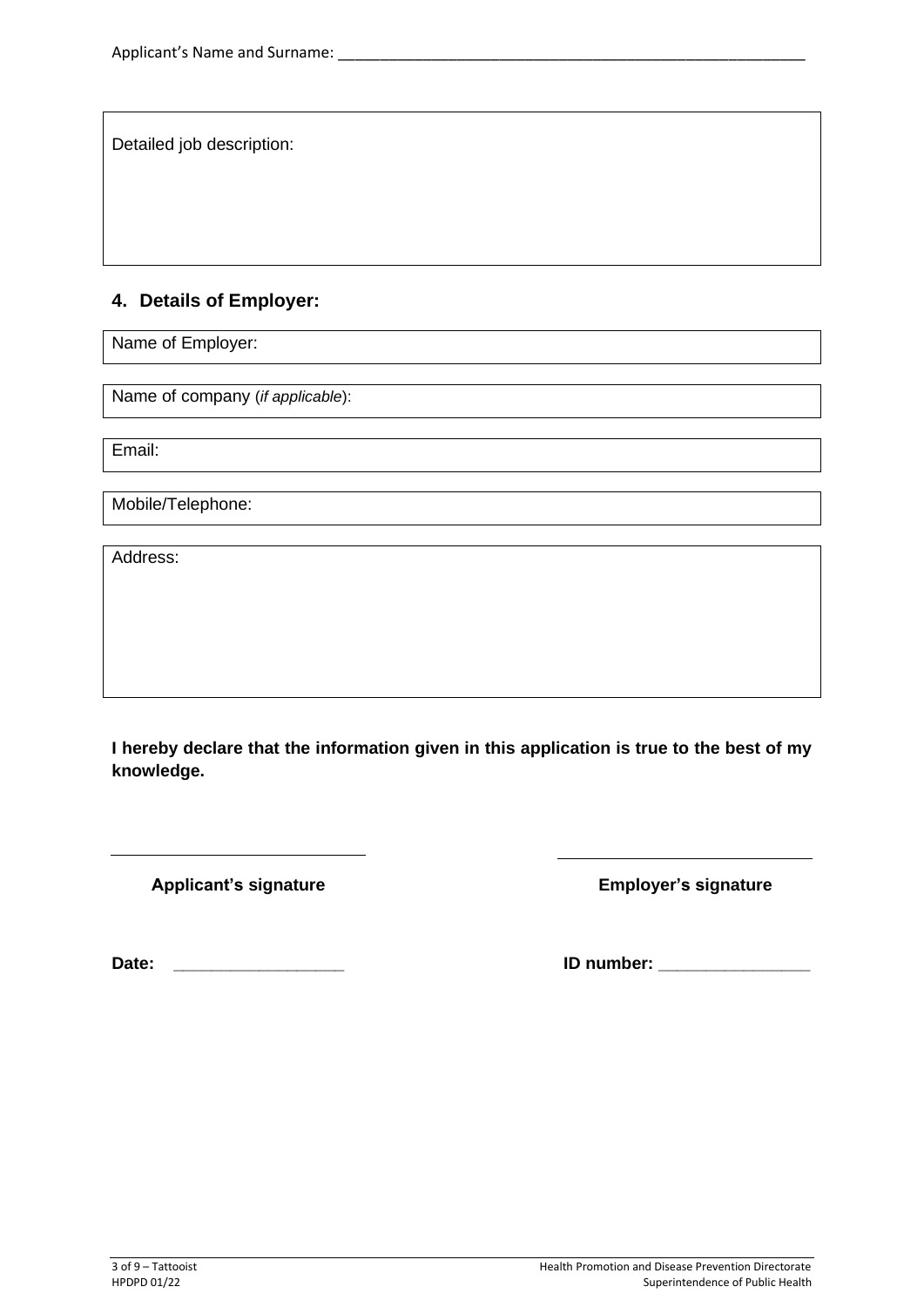# Section B: HEALTH SCREENING

### **To be completed by the private Medical Doctor**

It is important that applicants are screened for relevant infectious diseases prior to their initiation of employment.

## 1. Chest X-Ray

### **To be done locally in the PRIVATE SECTOR by some applicants**

- Applicants who were born or who have lived for 6 months or more in a country reported as [High Risk for TB](https://deputyprimeminister.gov.mt/en/health-promotion/idpcu/Documents/HIGH%20RISK%20TUBERCULOSIS%20COUNTRY%20LIST.pdf) need to take a chest x-ray.
- Chest x-rays need to be taken within the **last 6 weeks** from the date of the application form.
- Applicants who are **changing job or employer**, can present their previous chest x-ray if this was taken within the past year. If the chest x-ray was taken more than 1 year ago, a repeat of chest x-ray is required.
- Important to fill in the date when chest x-ray was taken.
- If results show any **abnormalities**, please send a copy of the report with the application form.

| <b>Requirement</b>                                                                                                                                        | <b>Results submitted</b><br>(Tick as Applicable) | Date taken |
|-----------------------------------------------------------------------------------------------------------------------------------------------------------|--------------------------------------------------|------------|
| <b>CHEST X-RAY</b>                                                                                                                                        | <b>CXR Normal</b>                                |            |
| For applicants who are born or have spent 6 months or<br>more in a country reported as $High Risk for TB^*$ by the<br>World Health Organisation (Annex A) | $\Box$ CXR Abnormal                              |            |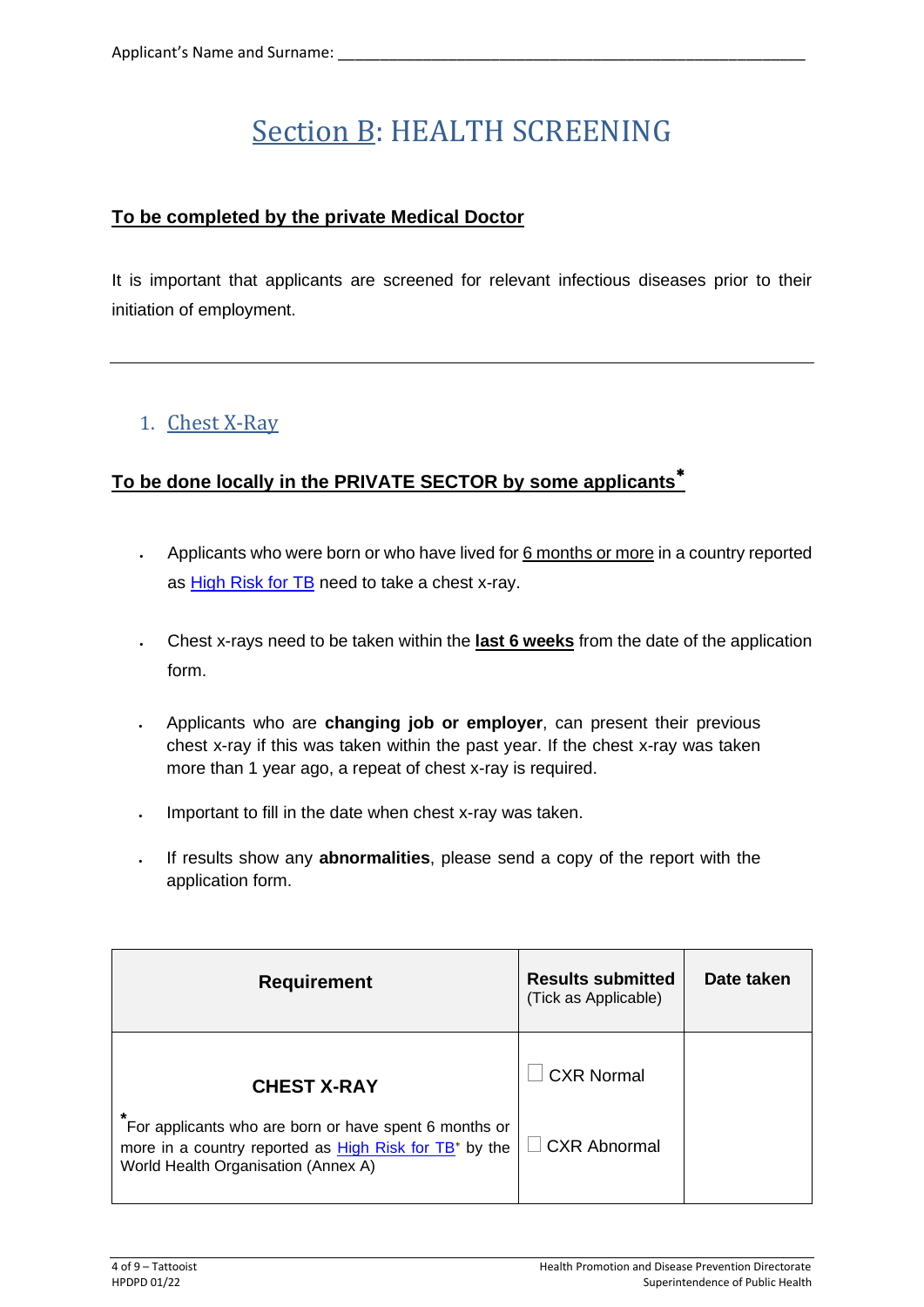## 2. Vaccines and Blood Investigations

- Important to duly complete the form, including dates for health screening investigations and batch numbers for all vaccinations.
- **Hepatitis B antigen test (HBsAg)** needs to be taken immediately prior to initiating Hepatitis B vaccination schedule.
- Only follow the below-listed **vaccination schedule.**

| <b>Health Screening</b>                                                                                                | <b>Results</b><br>(Tick as applicable)                                         | Date taken                                                                                  |                  |
|------------------------------------------------------------------------------------------------------------------------|--------------------------------------------------------------------------------|---------------------------------------------------------------------------------------------|------------------|
| <b>HEPATITIS B</b>                                                                                                     |                                                                                |                                                                                             |                  |
| 1. Hepatitis B Surface Antigen<br>(HBsAg)                                                                              | $\Box$ HBsAg negative<br>$\Box$ HBsAg positive                                 |                                                                                             | <b>DATE</b>      |
| 2. Hepatitis B vaccination:<br>A. TWINRIX VACCINE<br>(Hepatitis A & B)                                                 | <b>Dosing schedule</b><br>$\Box$ 0 months<br>$\Box$ 1 month<br>$\Box$ 6 months | Accelerated schedule<br>0 days<br>$\Box$<br>7 days<br>$\Box$<br>21 days<br>$\Box$<br>1 year | Date & Batch No. |
| <u>OR</u><br><b>B. ENGERIX</b><br>(Hepatitis B)                                                                        | <b>Dosing schedule</b><br>$\Box$ 0 months<br>$\Box$ 1 month<br>$\Box$ 6 months | Accelerated schedule<br>0 days<br>$\Box$<br>7 days<br>П<br>21 days<br>1 year                | Date & Batch No. |
| 3. Hepatitis B antibody -<br>(anti-HBs)<br>(Test to be taken only if Hepatitis B<br>vaccination record is unavailable) | anti-HBs greater than 10mlU/ml<br>$\Box$ anti-HBs less than 10mlU/ml*          |                                                                                             | Date             |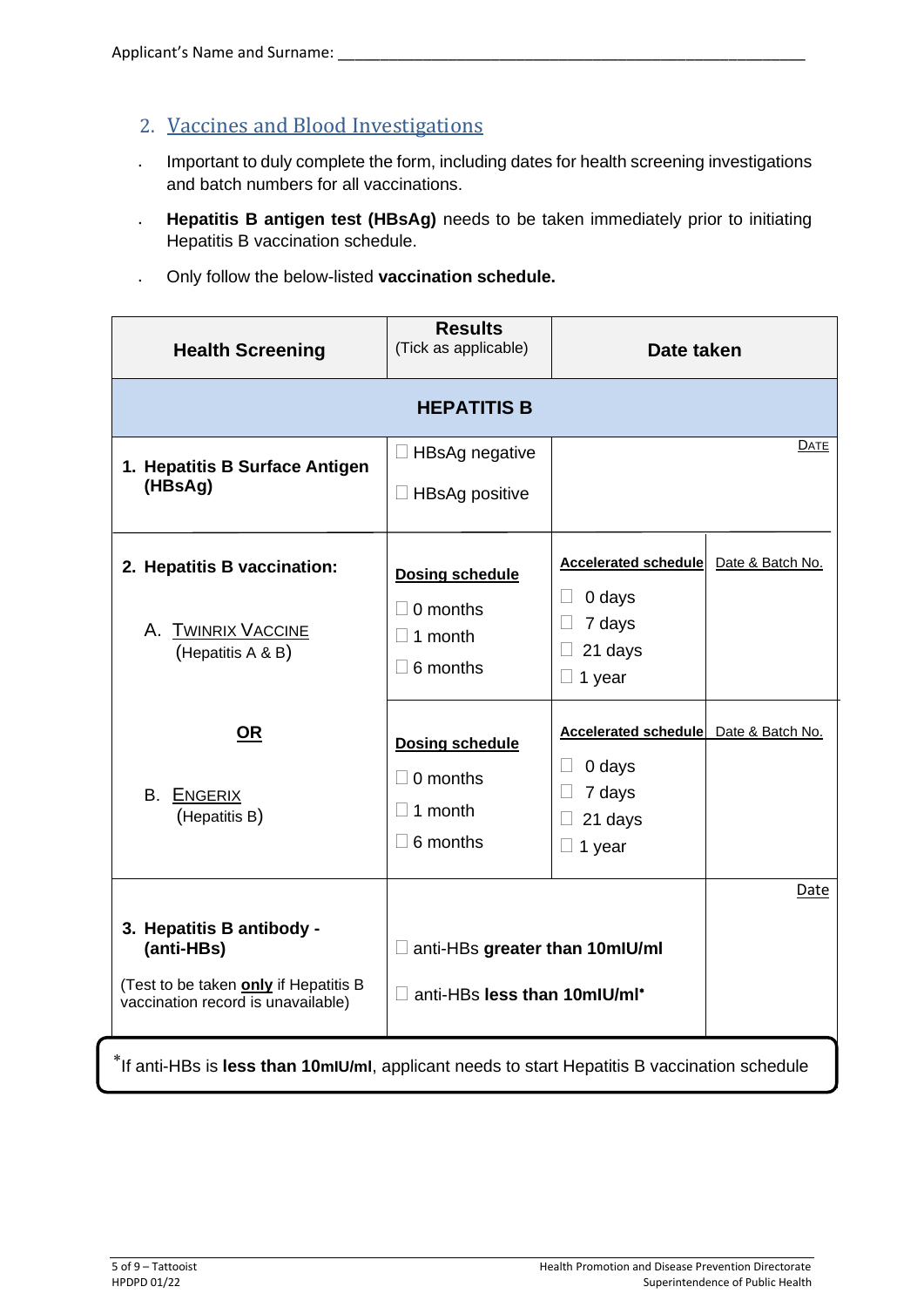| <b>HEPATITIS C</b>                                                                                                                |                                                 |                           |  |
|-----------------------------------------------------------------------------------------------------------------------------------|-------------------------------------------------|---------------------------|--|
| <b>Hepatitis C antibody result (HCV)</b>                                                                                          | Negative test<br>Positive test                  | DATE:                     |  |
| <b>HUMAN IMMUNODEFICIENCY VIRUS (HIV)</b>                                                                                         |                                                 |                           |  |
| <b>HIV Antibody (HIV) result</b>                                                                                                  | Negative test<br>Positive test                  | DATE:                     |  |
| <b>MEASLES</b>                                                                                                                    |                                                 |                           |  |
| <b>Documented vaccination</b><br>$(2$ doses)                                                                                      | 0 weeks<br>8 weeks                              | DATES & BATCH NO.         |  |
| <u>OR</u><br>Measles Antibody titre result (IgG measles)*                                                                         | Positive test<br>Negative test                  |                           |  |
| *If IgG measles result is NEGATIVE to give measles vaccine - Priorix                                                              |                                                 |                           |  |
|                                                                                                                                   | <b>POLIO</b>                                    |                           |  |
| 1. Documented vaccination                                                                                                         | Records available<br>Records unavailable**      | DATES:                    |  |
| ** If records are unavailable, to give 1 (one) dose of Polio vaccine                                                              |                                                 |                           |  |
| 2. Vaccination administered                                                                                                       | <b>IPV Boostrix</b><br>$\Box$ Repevax (Sanofi)  | <b>AFFIX STICKER HERE</b> |  |
| <b>IMPORTANT:</b><br>Only 1 (one) dose of the mentioned<br>vaccines is to be administered and will<br>be approved for processing. | ∃Imovax<br>$\Box$ Dultavax<br>$\exists$ Revaxis | DATE                      |  |
|                                                                                                                                   |                                                 |                           |  |

**Important to state the dates when the vaccinations were taken. Otherwise, the form will not be accepted.**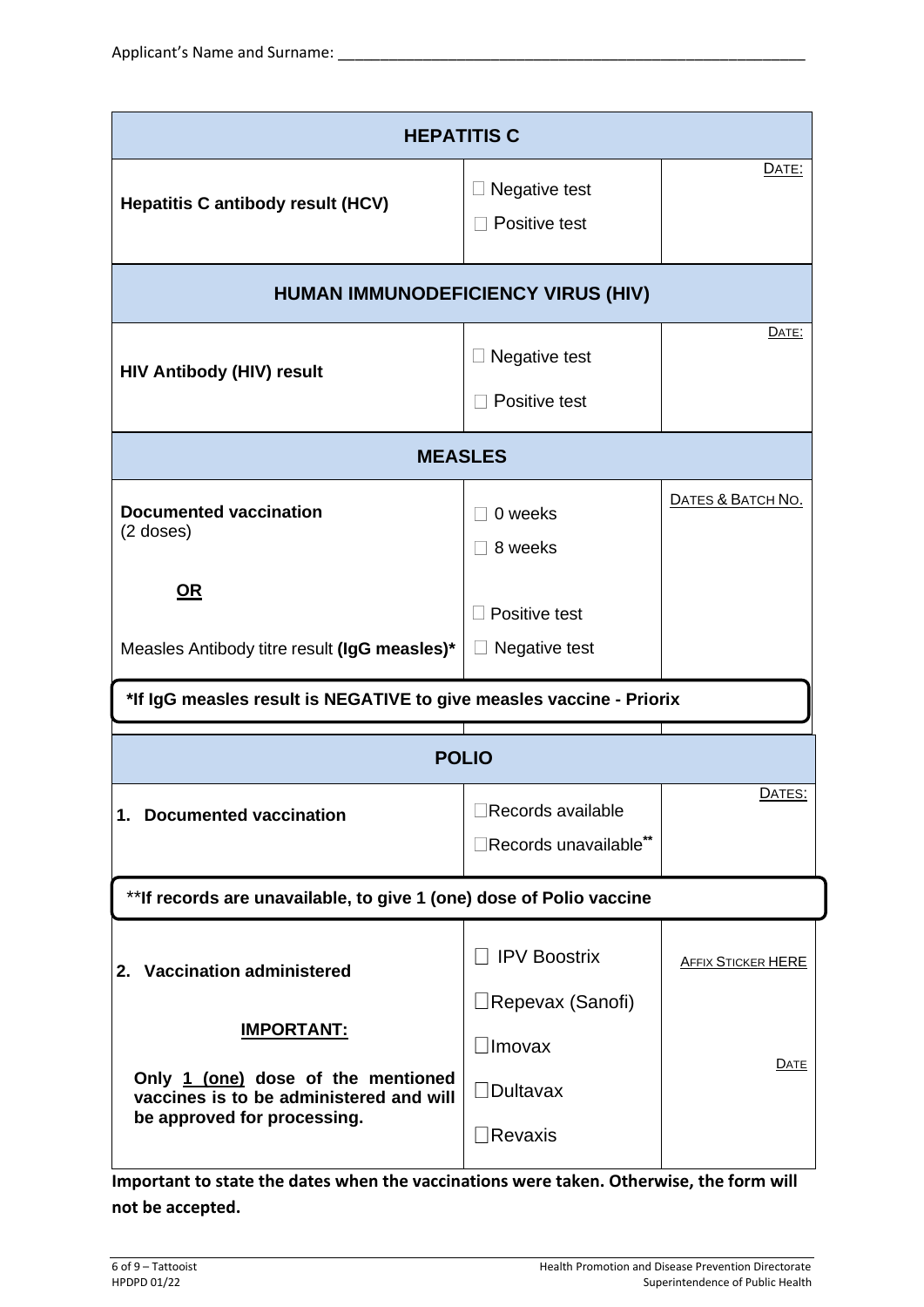## 3. Covid-19

#### **Rapid Antigen Tests (RATs) are not accepted for processing**

- All applicants need to attach a copy of their Covid19 Vaccination certificate, whether with EMA approved vaccines or not.
- Applicants not in possession of a Covid19 Vaccination certificate, need to send a copy of their SARS-CoV-2 test (RT-PCR)<sup>\*</sup> result. Test needs to be carried out in Malta at a local private clinic, within the last 72 hours from the date of the application.
- Applicants coming directly from the list of **Dark Red Countries**, need to send a copy of their SARS-CoV-2 test (RT-PCR) \* at day 11/12 of the quarantine period in Malta.
- For a full list of recognised vaccine certificates, updated country list and for further information, kindly access [www.traveltomalta.gov.mt](http://www.traveltomalta.gov.mt/)

| <b>SARS-CoV-2 TEST (RT-PCR)</b><br>FOR 'DARK RED COUNTRY' APPLICANTS AND THOSE WITHOUT A COVID19 VACCINATION CERTIFICATE |                                                                 |                                         |  |
|--------------------------------------------------------------------------------------------------------------------------|-----------------------------------------------------------------|-----------------------------------------|--|
| <b>SARS-CoV-2 testing (RT-PCR)</b><br>(To be carried out in Malta, at a local<br>private clinic)                         | Negative test<br>Positive test<br>Copy of result attached       | DATE:                                   |  |
| <b>COVID-19 VACCINES &amp; VACCINATION CERTIFICATE</b>                                                                   |                                                                 |                                         |  |
| <b>Locally approved vaccines</b><br>1.                                                                                   | Comirnaty (Pfizer)                                              | DATE OF 2 <sup>ND</sup> DOSE OF VACCINE |  |
|                                                                                                                          | Spikevax (Moderna)                                              |                                         |  |
|                                                                                                                          | Vaxzevria (AstraZeneca)                                         |                                         |  |
|                                                                                                                          | <sup>+1 dose</sup><br>Janssen (Johnson & Johnson*)              |                                         |  |
| 2. Booster vaccine                                                                                                       | Received                                                        | DATE OF BOOSTER VACCINE                 |  |
|                                                                                                                          | Not received                                                    |                                         |  |
| 3. Covid19 Vaccination Certificate                                                                                       | Certificate with EMA                                            | Attached                                |  |
|                                                                                                                          | approved vaccines<br>Certificate with other<br>Covid19 vaccines | Attached                                |  |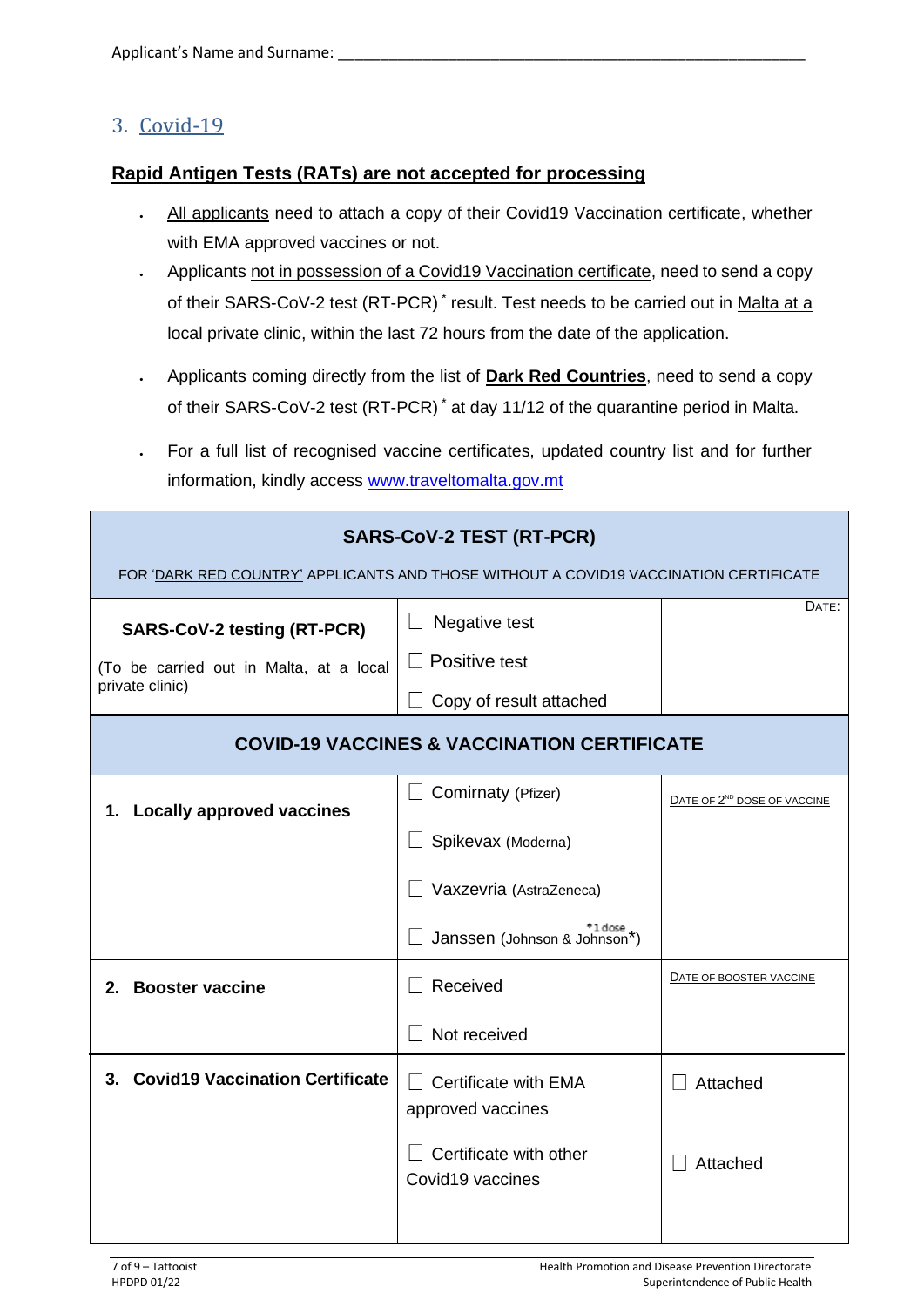# Section C: INFORMATION FOR MEDICAL DOCTORS

All applicants need to be examined to exclude symptoms of scabies, food and water borne illnesses (gastroenteritis) and vaccine preventable diseases such as chickenpox and measles.

I declare that the applicant is not suffering from the above-mentioned infectious diseases.

I declare that the applicant is showing no symptoms suggestive of active tuberculosis (prolonged cough for more than 2 weeks; Haemoptysis; Fever; Weakness; Weight loss; Night sweats; Chest pain).

I declare that I have vetted all the necessary investigations requested to apply for a work permit and found **NO ABNORMALITIES.**

I declare that I have vetted all the necessary investigations requested to apply for a work permit and found **ABNORMALITIES**

\_\_\_\_\_\_\_\_\_\_\_\_\_\_\_\_\_\_\_\_\_\_\_\_\_\_\_\_\_\_\_\_\_\_\_\_\_\_\_\_\_\_\_\_\_\_\_\_\_\_\_\_\_\_\_\_\_\_\_\_\_\_\_\_\_\_\_\_\_

\_\_\_\_\_\_\_\_\_\_\_\_\_\_\_\_\_\_\_\_\_\_\_\_\_\_\_\_\_\_\_\_\_\_\_\_\_\_\_\_\_\_\_\_\_\_\_\_\_\_\_\_\_\_\_\_\_\_\_\_\_\_\_\_\_\_\_\_\_

Please list **ABNORMALITIES** here

**Kindly inform applicant/employer to send application to [workpermit.idcu@gov.mt](mailto:workpermit.idcu@gov.mt) together with a copy of the abnormal results to be followed up as necessary**

Doctor's Name & Surname (in block letters):

| Medical Council Registration No: | Stamp |
|----------------------------------|-------|
| Mobile No:                       |       |
| Signature:                       |       |

**Kindly ensure that the details provided are all legible. Otherwise, the application will not be processed. Only rubber stamps with legible information requested above will be accepted.**